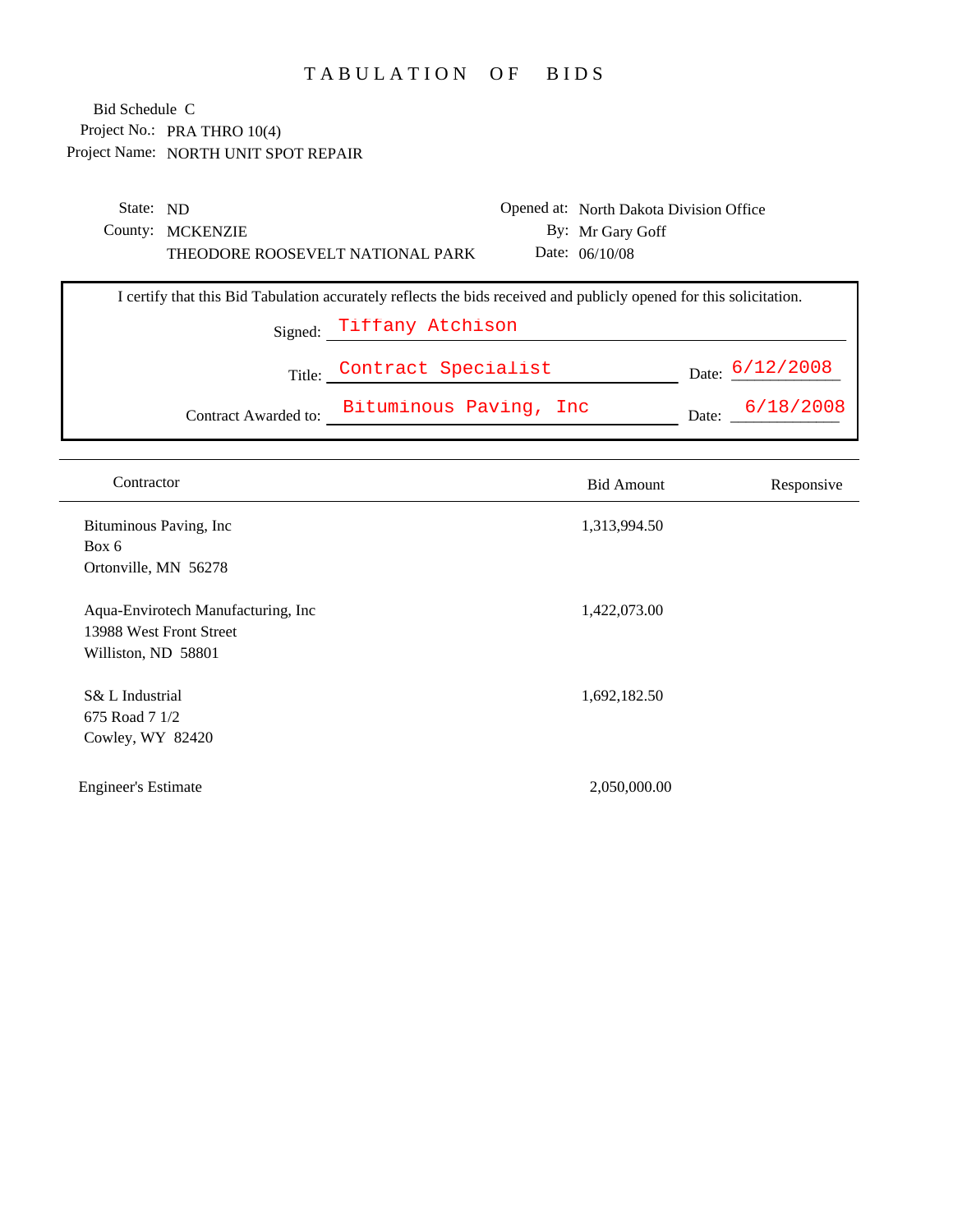| Item<br>No. | Item<br>Unit                       | Item<br>Description                               | Quantity   | Unit<br>Price | Amount     |
|-------------|------------------------------------|---------------------------------------------------|------------|---------------|------------|
| 15101-0000  | <b>LPSM</b>                        | <b>MOBILIZATION</b>                               |            |               |            |
|             | Bituminous Paving, Inc             |                                                   | <b>ALL</b> | 323,000.00    | 323,000.00 |
|             | Aqua-Envirotech Manufacturing, Inc |                                                   |            | 117,400.00    | 117,400.00 |
|             | S& L Industrial                    |                                                   |            | 300,000.00    | 300,000.00 |
|             | <b>ENGINEER'S ESTIMATE</b>         |                                                   |            | 219,970.00    | 219,970.00 |
| 15206-0000  | <b>STA</b>                         | SLOPE, REFERENCE, AND CLEARING AND GRUBBING STAKE |            |               |            |
|             | Bituminous Paving, Inc             |                                                   | 13.00      | 200.00        | 2,600.00   |
|             | Aqua-Envirotech Manufacturing, Inc |                                                   |            | 250.00        | 3,250.00   |
|             | S& L Industrial                    |                                                   |            | 2,000.00      | 26,000.00  |
|             | <b>ENGINEER'S ESTIMATE</b>         |                                                   |            | 600.00        | 7,800.00   |
| 15215-3000  | <b>EACH</b>                        | SURVEY AND STAKING, DRAINAGE STRUCTURE            |            |               |            |
|             | Bituminous Paving, Inc             |                                                   | 1          | 400.00        | 400.00     |
|             | Aqua-Envirotech Manufacturing, Inc |                                                   |            | 500.00        | 500.00     |
|             | S& L Industrial                    |                                                   |            | 6,000.00      | 6,000.00   |
|             | <b>ENGINEER'S ESTIMATE</b>         |                                                   |            | 3,000.00      | 3,000.00   |
| 15216-2000  | <b>STA</b>                         | SURVEY AND STAKING, GRADE FINISHING STAKES        |            |               |            |
|             | Bituminous Paving, Inc             |                                                   | 26.00      | 250.00        | 6,500.00   |
|             | Aqua-Envirotech Manufacturing, Inc |                                                   |            | 400.00        | 10,400.00  |
|             | S& L Industrial                    |                                                   |            | 2,000.00      | 52,000.00  |
|             | <b>ENGINEER'S ESTIMATE</b>         |                                                   |            | 700.00        | 18,200.00  |
| 15401-0000  | <b>LPSM</b>                        | <b>CONTRACTOR TESTING</b>                         |            |               |            |
|             | Bituminous Paving, Inc             |                                                   | <b>ALL</b> | 30,000.00     | 30,000.00  |
|             | Aqua-Envirotech Manufacturing, Inc |                                                   |            | 155,500.00    | 155,500.00 |
|             | S& L Industrial                    |                                                   |            | 40,000.00     | 40,000.00  |
|             | <b>ENGINEER'S ESTIMATE</b>         |                                                   |            | 70,000.00     | 70,000.00  |
| 15501-0000  | <b>LPSM</b>                        | <b>CONSTRUCTION SCHEDULE</b>                      |            |               |            |
|             | Bituminous Paving, Inc             |                                                   | <b>ALL</b> | 30,000.00     | 30,000.00  |
|             | Aqua-Envirotech Manufacturing, Inc |                                                   |            | 15,000.00     | 15,000.00  |
|             | S& L Industrial                    |                                                   |            | 6,000.00      | 6,000.00   |
|             | <b>ENGINEER'S ESTIMATE</b>         |                                                   |            | 25,000.00     | 25,000.00  |
| 15705-0100  | <b>LNFT</b>                        | SOIL EROSION CONTROL, SILT FENCE                  |            |               |            |
|             | Bituminous Paving, Inc             |                                                   | 2,900      | 8.64          | 25,056.00  |
|             | Aqua-Envirotech Manufacturing, Inc |                                                   |            | 10.00         | 29,000.00  |
|             | S& L Industrial                    |                                                   |            | 6.00          | 17,400.00  |
|             | <b>ENGINEER'S ESTIMATE</b>         |                                                   |            | 7.00          | 20,300.00  |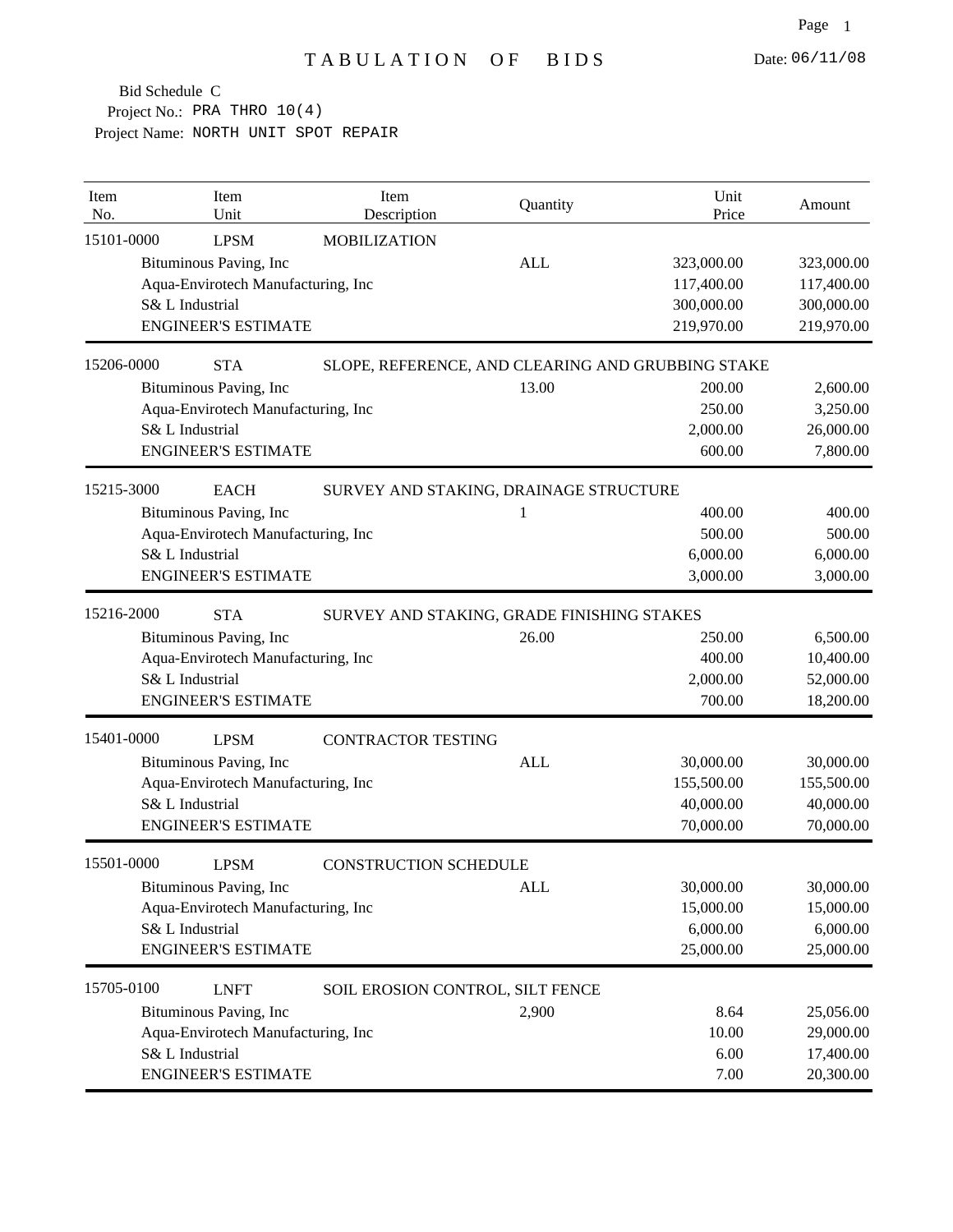| Item<br>No. | Item<br>Unit                       | Item<br>Description            | Quantity                           | Unit<br>Price | Amount     |
|-------------|------------------------------------|--------------------------------|------------------------------------|---------------|------------|
| 15705-1400  | <b>LNFT</b>                        |                                | SOIL EROSION CONTROL, SEDIMENT LOG |               |            |
|             | Bituminous Paving, Inc             |                                | 100                                | 10.00         | 1,000.00   |
|             | Aqua-Envirotech Manufacturing, Inc |                                |                                    | 15.00         | 1,500.00   |
|             | S& L Industrial                    |                                |                                    | 25.00         | 2,500.00   |
|             | <b>ENGINEER'S ESTIMATE</b>         |                                |                                    | 15.00         | 1,500.00   |
| 20104-0000  | <b>ACRE</b>                        | <b>CLEARING</b>                |                                    |               |            |
|             | Bituminous Paving, Inc             |                                | 2.0                                | 9,000.00      | 18,000.00  |
|             | Aqua-Envirotech Manufacturing, Inc |                                |                                    | 15,000.00     | 30,000.00  |
|             | S& L Industrial                    |                                |                                    | 5,000.00      | 10,000.00  |
|             | <b>ENGINEER'S ESTIMATE</b>         |                                |                                    | 2,500.00      | 5,000.00   |
| 20301-2400  | <b>EACH</b>                        | <b>REMOVAL OF SIGN</b>         |                                    |               |            |
|             | Bituminous Paving, Inc             |                                | 4                                  | 250.00        | 1,000.00   |
|             | Aqua-Envirotech Manufacturing, Inc |                                |                                    | 300.00        | 1,200.00   |
|             | S& L Industrial                    |                                |                                    | 300.00        | 1,200.00   |
|             | <b>ENGINEER'S ESTIMATE</b>         |                                |                                    | 225.00        | 900.00     |
| 20302-2100  | <b>LNFT</b>                        | REMOVAL OF PIPE CULVERT        |                                    |               |            |
|             | Bituminous Paving, Inc             |                                | 65                                 | 24.00         | 1,560.00   |
|             | Aqua-Envirotech Manufacturing, Inc |                                |                                    | 50.00         | 3,250.00   |
|             | S& L Industrial                    |                                |                                    | 45.00         | 2,925.00   |
|             | <b>ENGINEER'S ESTIMATE</b>         |                                |                                    | 50.00         | 3,250.00   |
| 20401-0000  | <b>CUYD</b>                        | <b>ROADWAY EXCAVATION</b>      |                                    |               |            |
|             | Bituminous Paving, Inc             |                                | 6,400                              | 8.70          | 55,680.00  |
|             | Aqua-Envirotech Manufacturing, Inc |                                |                                    | 17.00         | 108,800.00 |
|             | S& L Industrial                    |                                |                                    | 12.00         | 76,800.00  |
|             | <b>ENGINEER'S ESTIMATE</b>         |                                |                                    | 60.00         | 384,000.00 |
| 20403-0000  | <b>CUYD</b>                        | UNCLASSIFIED BORROW            |                                    |               |            |
|             | Bituminous Paving, Inc             |                                | 5,950                              | 13.50         | 80,325.00  |
|             | Aqua-Envirotech Manufacturing, Inc |                                |                                    | 25.00         | 148,750.00 |
|             | S& L Industrial                    |                                |                                    | 38.00         | 226,100.00 |
|             | <b>ENGINEER'S ESTIMATE</b>         |                                |                                    | 50.00         | 297,500.00 |
| 20420-0000  | <b>CUYD</b>                        | <b>EMBANKMENT CONSTRUCTION</b> |                                    |               |            |
|             | Bituminous Paving, Inc             |                                | 800                                | 10.00         | 8,000.00   |
|             | Aqua-Envirotech Manufacturing, Inc |                                |                                    | 15.00         | 12,000.00  |
|             | S& L Industrial                    |                                |                                    | 25.00         | 20,000.00  |
|             | <b>ENGINEER'S ESTIMATE</b>         |                                |                                    | 40.00         | 32,000.00  |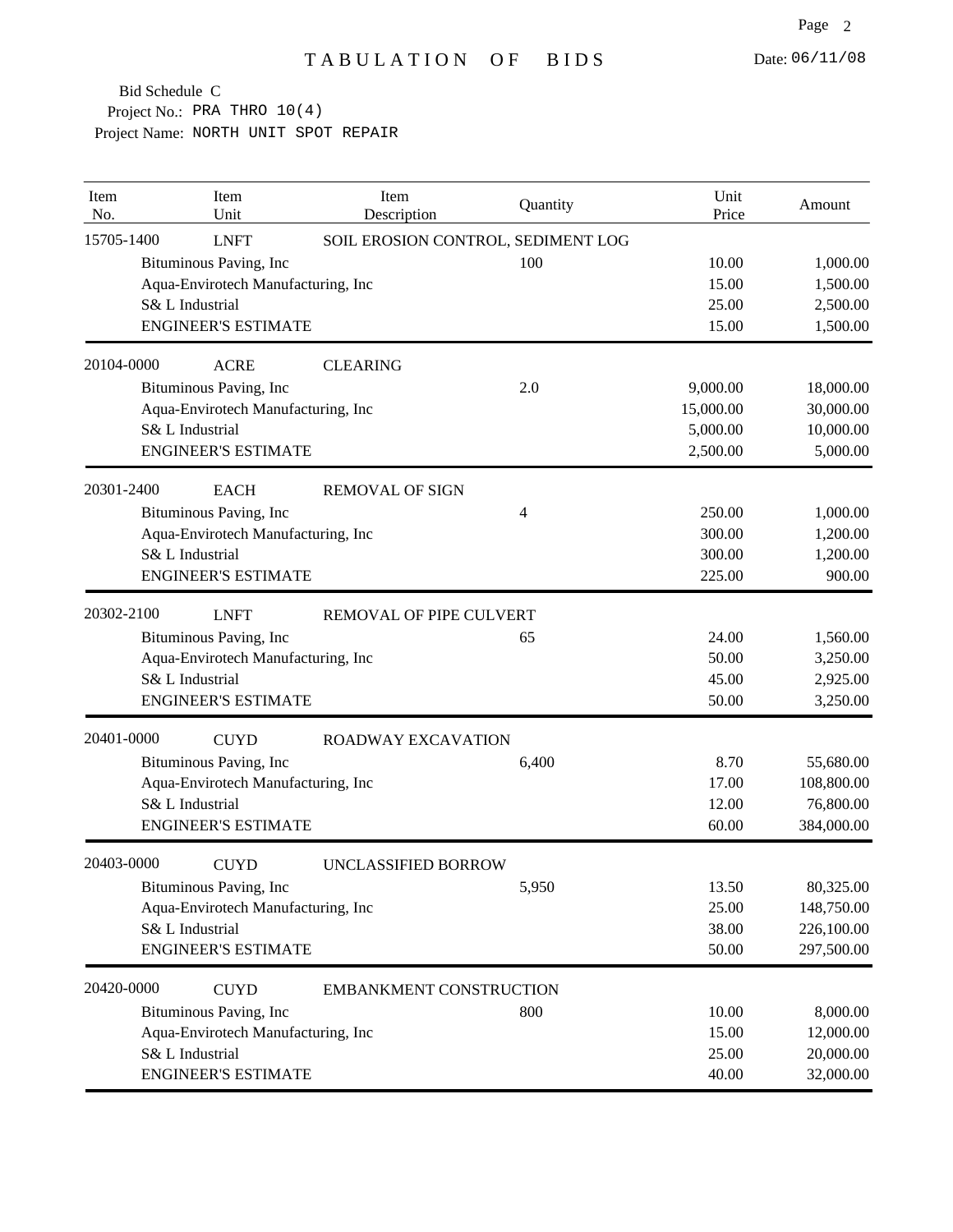| Item<br>No. | Item<br>Unit                       | Item<br>Description                                               | Quantity | Unit<br>Price | Amount     |
|-------------|------------------------------------|-------------------------------------------------------------------|----------|---------------|------------|
| 20703-1000  | SQYD                               | GEOGRID, UNIAXIAL                                                 |          |               |            |
|             | Bituminous Paving, Inc             |                                                                   | 3,550    | 6.60          | 23,430.00  |
|             | Aqua-Envirotech Manufacturing, Inc |                                                                   |          | 8.00          | 28,400.00  |
|             | S& L Industrial                    |                                                                   |          | 13.00         | 46,150.00  |
|             | <b>ENGINEER'S ESTIMATE</b>         |                                                                   |          | 8.00          | 28,400.00  |
| 20703-2000  | SQYD                               | GEOGRID, BIAXIAL                                                  |          |               |            |
|             | Bituminous Paving, Inc             |                                                                   | 8,500    | 6.60          | 56,100.00  |
|             | Aqua-Envirotech Manufacturing, Inc |                                                                   |          | 8.00          | 68,000.00  |
|             | S& L Industrial                    |                                                                   |          | 6.20          | 52,700.00  |
|             | <b>ENGINEER'S ESTIMATE</b>         |                                                                   |          | 8.00          | 68,000.00  |
| 25101-2000  | <b>CUYD</b>                        | PLACED RIPRAP, CLASS 2                                            |          |               |            |
|             | Bituminous Paving, Inc             |                                                                   | 17       | 74.00         | 1,258.00   |
|             | Aqua-Envirotech Manufacturing, Inc |                                                                   |          | 350.00        | 5,950.00   |
|             | S& L Industrial                    |                                                                   |          | 200.00        | 3,400.00   |
|             | <b>ENGINEER'S ESTIMATE</b>         |                                                                   |          | 120.00        | 2,040.00   |
| 25101-3000  | <b>CUYD</b>                        | PLACED RIPRAP, CLASS 3                                            |          |               |            |
|             | Bituminous Paving, Inc             |                                                                   | 17       | 86.00         | 1,462.00   |
|             | Aqua-Envirotech Manufacturing, Inc |                                                                   |          | 350.00        | 5,950.00   |
|             | S& L Industrial                    |                                                                   |          | 200.00        | 3,400.00   |
|             | <b>ENGINEER'S ESTIMATE</b>         |                                                                   |          | 120.00        | 2,040.00   |
| 30802-2000  | <b>TON</b>                         | ROADWAY AGGREGATE, METHOD 2                                       |          |               |            |
|             | Bituminous Paving, Inc             |                                                                   | 1,725    | 24.00         | 41,400.00  |
|             | Aqua-Envirotech Manufacturing, Inc |                                                                   |          | 35.00         | 60,375.00  |
|             | S& L Industrial                    |                                                                   |          | 55.00         | 94,875.00  |
|             | <b>ENGINEER'S ESTIMATE</b>         |                                                                   |          | 80.00         | 138,000.00 |
| 40401-0000  | <b>TON</b>                         | MINOR HOT ASPHALT CONCRETE                                        |          |               |            |
|             | Bituminous Paving, Inc.            |                                                                   | 750      | 215.00        | 161,250.00 |
|             | Aqua-Envirotech Manufacturing, Inc |                                                                   |          | 145.00        | 108,750.00 |
|             | S& L Industrial                    |                                                                   |          | 200.00        | 150,000.00 |
|             | <b>ENGINEER'S ESTIMATE</b>         |                                                                   |          | 175.00        | 131,250.00 |
| 40920-1000  | <b>TON</b>                         | FOG SEAL, EMULSIFIED ASPHALT GRADE CSS-1 OR CSS-1H, SS-1 OR SS-1H |          |               |            |
|             | Bituminous Paving, Inc             |                                                                   | 15       | 1,000.00      | 15,000.00  |
|             | Aqua-Envirotech Manufacturing, Inc |                                                                   |          | 475.00        | 7,125.00   |
|             | S& L Industrial                    |                                                                   |          | 700.00        | 10,500.00  |
|             | <b>ENGINEER'S ESTIMATE</b>         |                                                                   |          | 550.00        | 8,250.00   |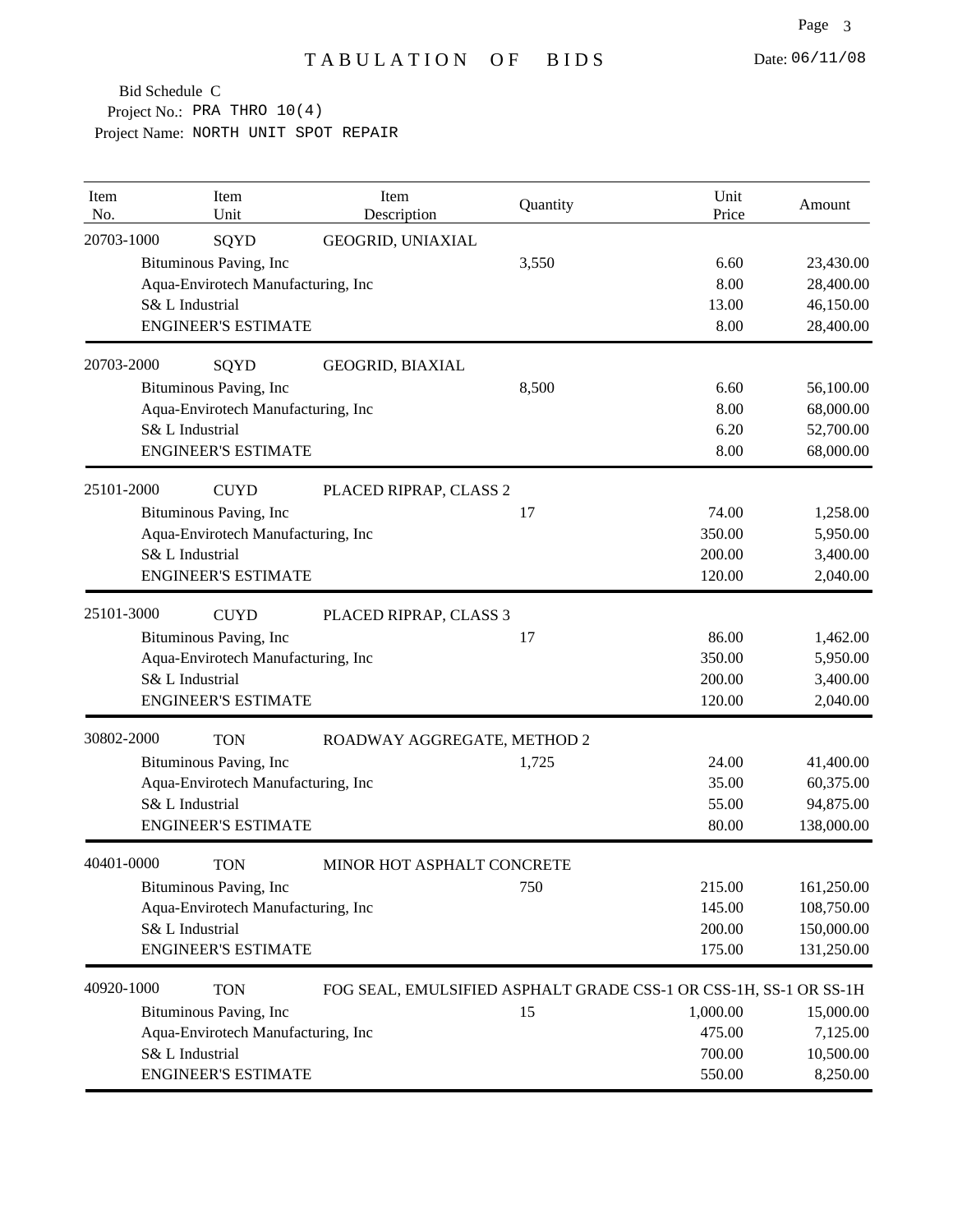| Item<br>No. | Item<br>Unit                       | Item<br>Description             | Quantity                                        | Unit<br>Price | Amount     |
|-------------|------------------------------------|---------------------------------|-------------------------------------------------|---------------|------------|
| 60201-0800  | <b>LNFT</b>                        | 24-INCH PIPE CULVERT (CONCRETE) |                                                 |               |            |
|             | Bituminous Paving, Inc             |                                 | 60                                              | 123.00        | 7,380.00   |
|             | Aqua-Envirotech Manufacturing, Inc |                                 |                                                 | 90.00         | 5,400.00   |
|             | S& L Industrial                    |                                 |                                                 | 335.00        | 20,100.00  |
|             | <b>ENGINEER'S ESTIMATE</b>         |                                 |                                                 | 90.00         | 5,400.00   |
| 60210-0800  | <b>EACH</b>                        |                                 | END SECTION FOR 24-INCH PIPE CULVERT (CONCRETE) |               |            |
|             | Bituminous Paving, Inc             |                                 | $\overline{c}$                                  | 1,140.00      | 2,280.00   |
|             | Aqua-Envirotech Manufacturing, Inc |                                 |                                                 | 1,200.00      | 2,400.00   |
|             | S& L Industrial                    |                                 |                                                 | 900.00        | 1,800.00   |
|             | <b>ENGINEER'S ESTIMATE</b>         |                                 |                                                 | 500.00        | 1,000.00   |
| 60501-0000  | <b>LNFT</b>                        | STANDARD UNDERDRAIN SYSTEM      |                                                 |               |            |
|             | Bituminous Paving, Inc             |                                 | 1,175                                           | 49.00         | 57,575.00  |
|             | Aqua-Envirotech Manufacturing, Inc |                                 |                                                 | 175.00        | 205,625.00 |
|             | S& L Industrial                    |                                 |                                                 | 125.00        | 146,875.00 |
|             | <b>ENGINEER'S ESTIMATE</b>         |                                 |                                                 | 125.00        | 146,875.00 |
| 60901-2300  | <b>LNFT</b>                        | CURB, ASPHALT, 6-INCH DEPTH     |                                                 |               |            |
|             | Bituminous Paving, Inc             |                                 | 1,325                                           | 60.00         | 79,500.00  |
|             | Aqua-Envirotech Manufacturing, Inc |                                 |                                                 | 20.00         | 26,500.00  |
|             | S& L Industrial                    |                                 |                                                 | 22.00         | 29,150.00  |
|             | <b>ENGINEER'S ESTIMATE</b>         |                                 |                                                 | 10.00         | 13,250.00  |
| 60908-1000  | SQYD                               | PAVED DITCH, ASPHALT            |                                                 |               |            |
|             | Bituminous Paving, Inc             |                                 | 525                                             | 85.00         | 44,625.00  |
|             | Aqua-Envirotech Manufacturing, Inc |                                 |                                                 | 45.00         | 23,625.00  |
|             | S& L Industrial                    |                                 |                                                 | 50.00         | 26,250.00  |
|             | <b>ENGINEER'S ESTIMATE</b>         |                                 |                                                 | 40.00         | 21,000.00  |
| 61701-2000  | <b>LNFT</b>                        |                                 | GUARDRAIL SYSTEM G4, TYPE 4, CLASS B WOOD POSTS |               |            |
|             | Bituminous Paving, Inc             |                                 | 625                                             | 49.00         | 30,625.00  |
|             | Aqua-Envirotech Manufacturing, Inc |                                 |                                                 | 60.00         | 37,500.00  |
|             | S& L Industrial                    |                                 |                                                 | 40.00         | 25,000.00  |
|             | <b>ENGINEER'S ESTIMATE</b>         |                                 |                                                 | 60.00         | 37,500.00  |
| 61702-0600  | <b>EACH</b>                        | TERMINAL SECTION, TYPE FLARED   |                                                 |               |            |
|             | Bituminous Paving, Inc             |                                 | $\overline{4}$                                  | 4,326.00      | 17,304.00  |
|             | Aqua-Envirotech Manufacturing, Inc |                                 |                                                 | 5,500.00      | 22,000.00  |
|             | S& L Industrial                    |                                 |                                                 | 600.00        | 2,400.00   |
|             | <b>ENGINEER'S ESTIMATE</b>         |                                 |                                                 | 5,000.00      | 20,000.00  |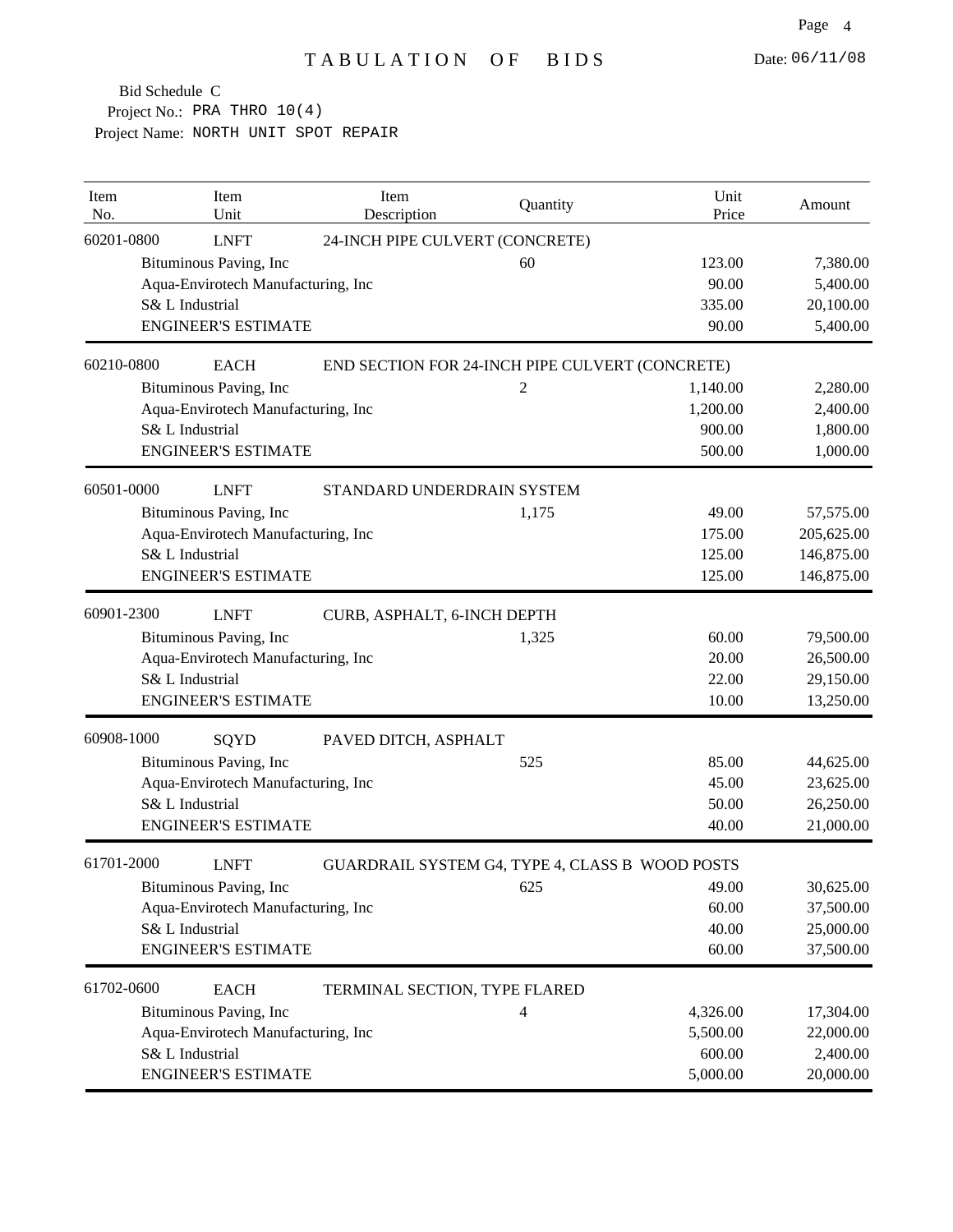| Item<br>No. | Item<br>Unit                       | Item<br>Description                                | Quantity | Unit<br>Price | Amount    |
|-------------|------------------------------------|----------------------------------------------------|----------|---------------|-----------|
| 61902-0000  | <b>EACH</b>                        | <b>GATE</b>                                        |          |               |           |
|             | Bituminous Paving, Inc             |                                                    | 1        | 10,500.00     | 10,500.00 |
|             | Aqua-Envirotech Manufacturing, Inc |                                                    |          | 14,000.00     | 14,000.00 |
|             | S& L Industrial                    |                                                    |          | 7,600.00      | 7,600.00  |
|             | <b>ENGINEER'S ESTIMATE</b>         |                                                    |          | 10,000.00     | 10,000.00 |
| 62201-0200  | <b>HOUR</b>                        | DUMP TRUCK, 8 CUBIC YARD MINIMUM CAPACITY          |          |               |           |
|             | Bituminous Paving, Inc             |                                                    | 60       | 120.00        | 7,200.00  |
|             | Aqua-Envirotech Manufacturing, Inc |                                                    |          | 80.00         | 4,800.00  |
|             | S& L Industrial                    |                                                    |          | 25.00         | 1,500.00  |
|             | <b>ENGINEER'S ESTIMATE</b>         |                                                    |          | 100.00        | 6,000.00  |
| 62201-2850  | <b>HOUR</b>                        | MOTOR GRADER, 12 FOOT MINIMUM BLADE                |          |               |           |
|             | Bituminous Paving, Inc             |                                                    | 60       | 125.00        | 7,500.00  |
|             | Aqua-Envirotech Manufacturing, Inc |                                                    |          | 110.00        | 6,600.00  |
|             | S& L Industrial                    |                                                    |          | 25.00         | 1,500.00  |
|             | <b>ENGINEER'S ESTIMATE</b>         |                                                    |          | 130.00        | 7,800.00  |
| 62201-3350  | <b>HOUR</b>                        | HYDRAULIC EXCAVATOR, 1 CUBIC YARD MINIMUM CAPACITY |          |               |           |
|             | Bituminous Paving, Inc             |                                                    | 80       | 135.00        | 10,800.00 |
|             | Aqua-Envirotech Manufacturing, Inc |                                                    |          | 130.00        | 10,400.00 |
|             | S& L Industrial                    |                                                    |          | 25.00         | 2,000.00  |
|             | <b>ENGINEER'S ESTIMATE</b>         |                                                    |          | 150.00        | 12,000.00 |
| 62301-0000  | <b>HOUR</b>                        | <b>GENERAL LABOR</b>                               |          |               |           |
|             | Bituminous Paving, Inc             |                                                    | 120      | 42.00         | 5,040.00  |
|             | Aqua-Envirotech Manufacturing, Inc |                                                    |          | 45.00         | 5,400.00  |
|             | S& L Industrial                    |                                                    |          | 30.00         | 3,600.00  |
|             | <b>ENGINEER'S ESTIMATE</b>         |                                                    |          | 45.00         | 5,400.00  |
| 62302-1000  | <b>HOUR</b>                        | SPECIAL LABOR, HIRED TECHNICAL SERVICES            |          |               |           |
|             | Bituminous Paving, Inc             |                                                    | 130      | 150.00        | 19,500.00 |
|             | Aqua-Envirotech Manufacturing, Inc |                                                    |          | 160.00        | 20,800.00 |
|             | S& L Industrial                    |                                                    |          | 35.00         | 4,550.00  |
|             | <b>ENGINEER'S ESTIMATE</b>         |                                                    |          | 100.00        | 13,000.00 |
| 62302-1100  | <b>HOUR</b>                        | SPECIAL LABOR, HIRED SURVEY SERVICES               |          |               |           |
|             | Bituminous Paving, Inc             |                                                    | 140      | 200.00        | 28,000.00 |
|             | Aqua-Envirotech Manufacturing, Inc |                                                    |          | 160.00        | 22,400.00 |
|             | S& L Industrial                    |                                                    |          | 35.00         | 4,900.00  |
|             | <b>ENGINEER'S ESTIMATE</b>         |                                                    |          | 130.00        | 18,200.00 |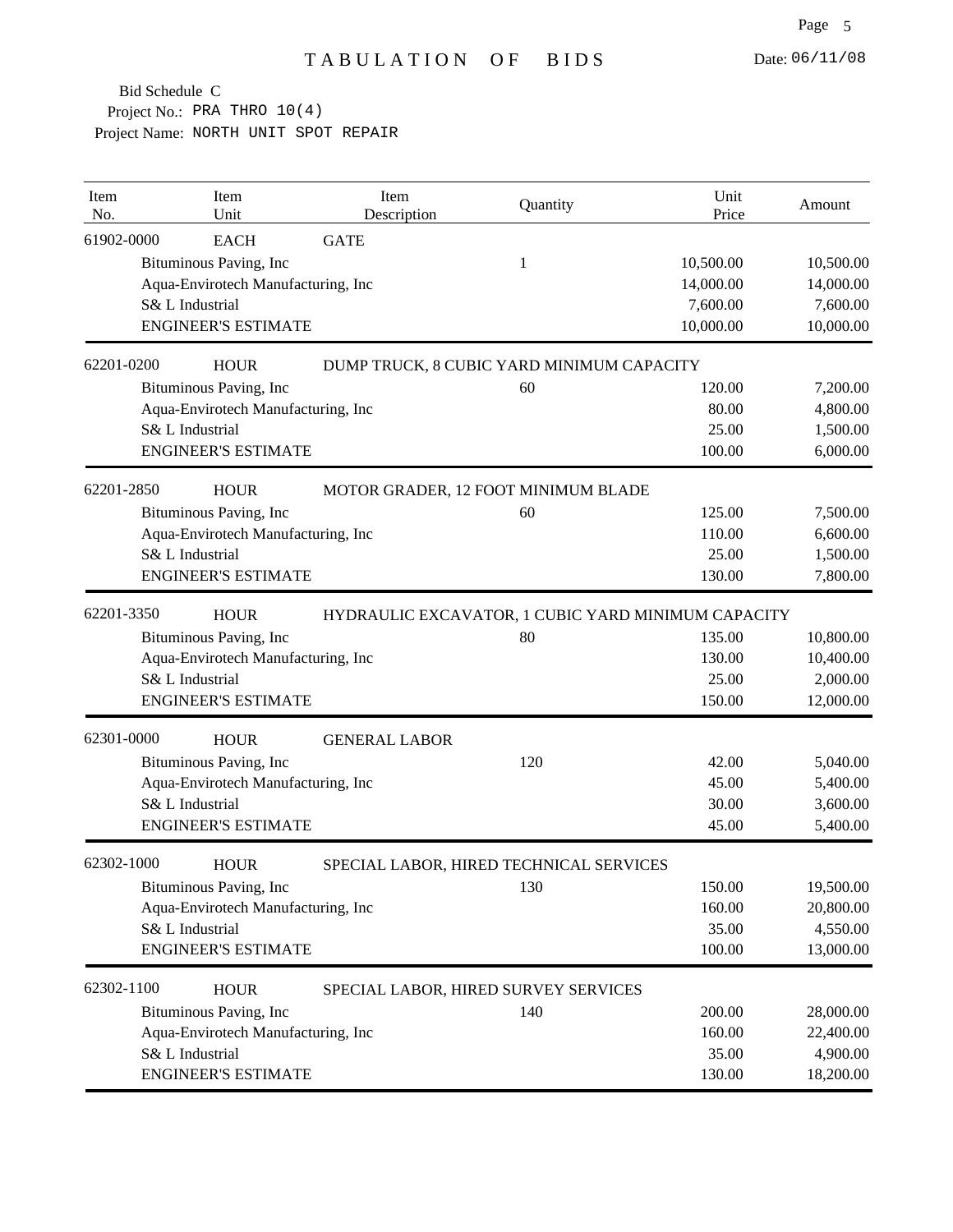| Item<br>No. | Item<br>Unit                       | Item<br>Description              | Quantity                                         | Unit<br>Price | Amount    |
|-------------|------------------------------------|----------------------------------|--------------------------------------------------|---------------|-----------|
| 62405-0300  | SQYD                               |                                  | PLACING CONSERVED TOPSOIL, 4-INCH DEPTH          |               |           |
|             | Bituminous Paving, Inc             |                                  | 5,150                                            | 0.36          | 1,854.00  |
|             | Aqua-Envirotech Manufacturing, Inc |                                  |                                                  | 11.00         | 56,650.00 |
|             | S& L Industrial                    |                                  |                                                  | 6.00          | 30,900.00 |
|             | <b>ENGINEER'S ESTIMATE</b>         |                                  |                                                  | 10.00         | 51,500.00 |
| 62502-0000  | SQYD                               | <b>TURF ESTABLISHMENT</b>        |                                                  |               |           |
|             | Bituminous Paving, Inc             |                                  | 5,150                                            | 4.80          | 24,720.00 |
|             | Aqua-Envirotech Manufacturing, Inc |                                  |                                                  | 4.00          | 20,600.00 |
|             | S& L Industrial                    |                                  |                                                  | 2.00          | 10,300.00 |
|             | <b>ENGINEER'S ESTIMATE</b>         |                                  |                                                  | 8.00          | 41,200.00 |
| 62901-1100  | SQYD                               |                                  | ROLLED EROSION CONTROL PRODUCT, TYPE 4           |               |           |
|             | Bituminous Paving, Inc             |                                  | 1,100                                            | 3.70          | 4,070.00  |
|             | Aqua-Envirotech Manufacturing, Inc |                                  |                                                  | 2.50          | 2,750.00  |
|             | S& L Industrial                    |                                  |                                                  | 4.00          | 4,400.00  |
|             | <b>ENGINEER'S ESTIMATE</b>         |                                  |                                                  | 7.00          | 7,700.00  |
| 63301-0000  | <b>EACH</b>                        | <b>SIGN SYSTEM</b>               |                                                  |               |           |
|             | Bituminous Paving, Inc             |                                  | 2                                                | 1,500.00      | 3,000.00  |
|             | Aqua-Envirotech Manufacturing, Inc |                                  |                                                  | 1,300.00      | 2,600.00  |
|             | S& L Industrial                    |                                  |                                                  | 400.00        | 800.00    |
|             | <b>ENGINEER'S ESTIMATE</b>         |                                  |                                                  | 500.00        | 1,000.00  |
| 63316-1000  | <b>EACH</b>                        | REMOVE AND RESET SIGN            |                                                  |               |           |
|             | Bituminous Paving, Inc             |                                  | 1                                                | 3,000.00      | 3,000.00  |
|             | Aqua-Envirotech Manufacturing, Inc |                                  |                                                  | 2,500.00      | 2,500.00  |
|             | S& L Industrial                    |                                  |                                                  | 250.00        | 250.00    |
|             | <b>ENGINEER'S ESTIMATE</b>         |                                  |                                                  | 500.00        | 500.00    |
| 63401-0300  | <b>LNFT</b>                        | PAVEMENT MARKINGS, TYPE B, SOLID |                                                  |               |           |
|             | Bituminous Paving, Inc             |                                  | 12,850                                           | 0.26          | 3,341.00  |
|             | Aqua-Envirotech Manufacturing, Inc |                                  |                                                  | 0.17          | 2,184.50  |
|             | S& L Industrial                    |                                  |                                                  | 0.55          | 7,067.50  |
|             | <b>ENGINEER'S ESTIMATE</b>         |                                  |                                                  | 3.00          | 38,550.00 |
| 63501-2000  | <b>LPSM</b>                        |                                  | TEMPORARY TRAFFIC CONTROL, TRAFFIC SIGNAL SYSTEM |               |           |
|             | Bituminous Paving, Inc             |                                  | <b>ALL</b>                                       | 11,740.00     | 11,740.00 |
|             | Aqua-Envirotech Manufacturing, Inc |                                  |                                                  | 1.00          | 1.00      |
|             | S& L Industrial                    |                                  |                                                  | 50,000.00     | 50,000.00 |
|             | <b>ENGINEER'S ESTIMATE</b>         |                                  |                                                  | 50,000.00     | 50,000.00 |